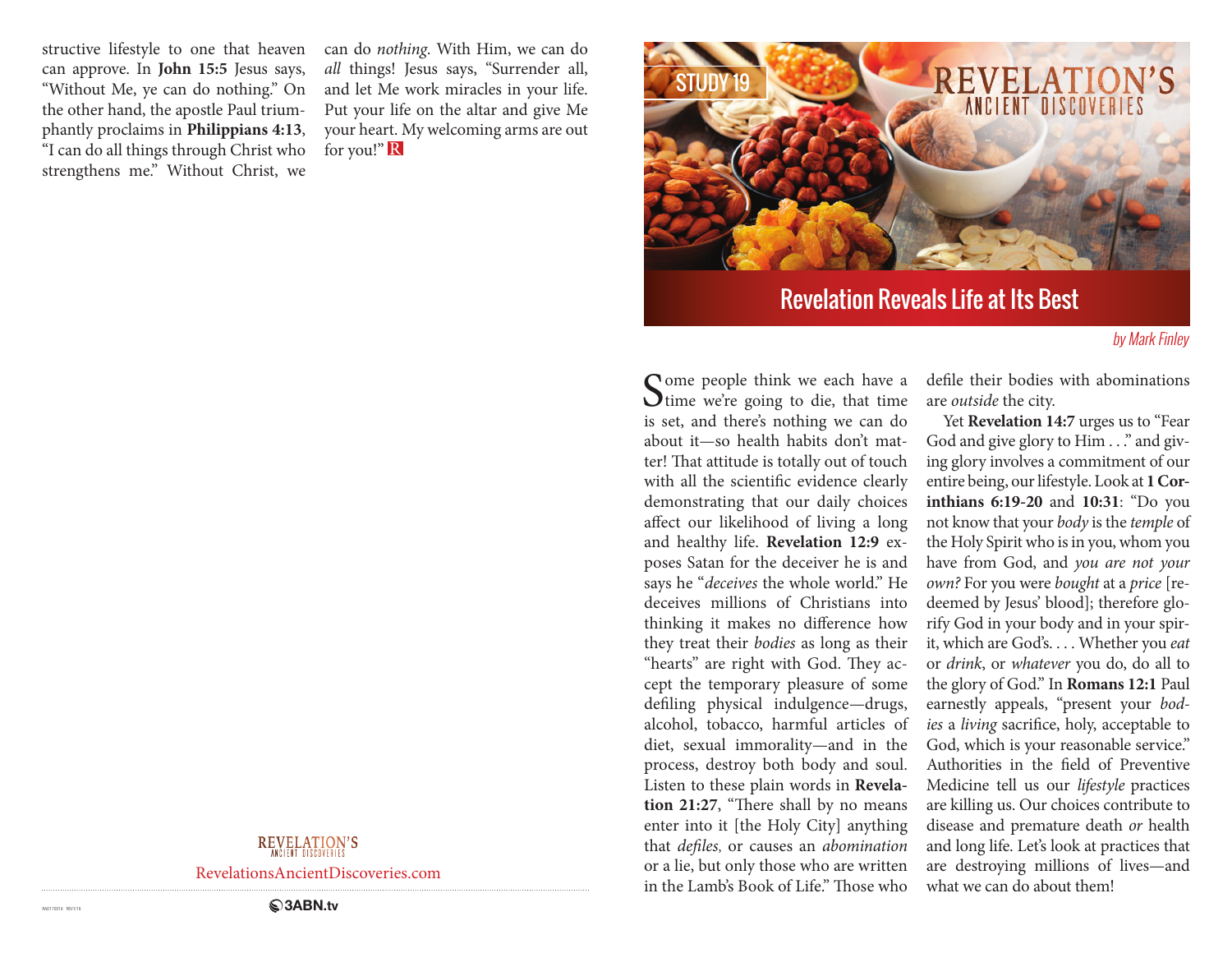### **Dying For a Smoke?**

The Sixth Commandment says, in **Exodus 20:13, KJV**, "Thou shalt not kill." Dr. Linus Pauling—one of the few scientists ever to win *two* Nobel Prizes—said that every cigarette you smoke takes 14-1/2 minutes off your life. In other words, smoking is *committing slow suicide*. Tobacco causes hundreds of thousands deaths each year from *cancer*, *emphysema*, and *heart disease*. But Christ can deliver you from this addic-

When God created the

human race, He gave them a magnificent diet of grains,

tive, health-destroying habit just as He healed the sick 2000 years ago. The Bible says in **Matthew 7:7-8**, "*Ask*, and it will be given to you; *seek*, and you **nuts, and fruits.** will find; *knock*, and

it will be opened to you. For everyone who asks receives, and he who seeks finds, and to him who knocks it will be opened." You can be delivered—by the power and grace of God, you can quit!

#### **Fighting the Battle of the Bottle?**

Alcohol affects our brain, the organ through which the Holy Spirit communicates with us. That's why the devil brewed alcohol in hell's laboratory, because alcohol deadens the brain! When people start drinking, after a few drinks they don't have many inhibitions, so drinking and sexual immorality go together. Drinking goes with a moral fall. **Proverbs 20:1, KJV** says, "Wine is a mocker, strong drink is raging: and whosoever is *deceived* thereby is not wise." Alcohol causes crime, serious marital problems, family problems, and job-related problems, all as a result of drinking. Don't talk to me about "responsible drinking." There's no such thing! You become *irresponsible* when you drink because it *deceives*  you. Shakespeare said of alcohol: "O God! That men should put an enemy in their mouths to steal away their brains."

#### **Man's Original Diet:**

When God created the human race, He gave them a magnificent diet of grains, nuts, and fruits—a vegetarian diet. **Genesis 1:29**. The diet God gave provides very adequate protein. Strong

> animals like the horse and cow get all the protein they need from the oats and corn and other grains they eat. They get their protein firsthand, from the earth, and grow big and strong. The man who

kills them and eats their flesh is getting his protein *secondhand*. It wasn't until the time of Noah's Flood that God gave people permission to eat flesh food. The average life span before the Flood was 900 years! **Genesis 5:5; 5:27; 9:29**. But right after the Flood—since the catastrophic deluge ripped up trees and plants and temporarily destroyed all vegetation—God gave Noah and his family permission to eat meat. And immediately man's life span was shortened by hundreds of years! Ever since, men have lived much shorter lives. It's not a sin to eat meat, for God gave permission to do so. But if you eat a lot of meat, you'll have more animal fat in your diet—and in your arteries. So you need to cut down on that high fat in your diet. If you want the best diet, of course, you'll choose a vegetarian one, as God intended.

### **Clean & Unclean Animals:**

God's distinction between clean and unclean animals goes back long before there was a Jewish nation. In **Genesis 7:2** God mentions it to Noah, centuries before Abraham, the first Jew. When we note the *anatomical* guidelines built into the animals, we realize it goes back to Creation: clean animals have split hoofs and chew the cud; clean seafood have fins and scales—**Leviticus 11 & Deuteronomy 14**. God's clean-unclean distinction was not just for Old Testament times. **Isaiah 66:15-17** shows it will still be in effect when Jesus returns: "Behold, the Lord will come with fire . . . and the slain of the Lord shall be many. They that sanctify themselves, . . . eating swine's flesh, and the abomination, and the mouse, shall be consumed together, says the Lord." God never said we could eat unclean animals! Nor should we want to—someone noted that "He was a *valiant* man who first ate an oyster!"

We can learn to control our appetites. We can eat to live rather than live to eat. We don't have to be among those God speaks of in **Philippians 3:19**, "Whose end is destruction, whose God is their belly." The Lord will gladly help us sanctify our tastes if we ask Him. Instead of junk food, we can learn to enjoy the premium fuel our bodies deserve.

## **Peter's Corrective Vision:**

Some may wonder about the strange vision Peter had in **Acts 10:1-35** when he saw all kinds of unclean animals and God said, "Get up and eat." Peter's reply proves that during his entire three-and-a-half years with Jesus, he never heard about any changes in the status of unclean foods. But what did it all mean? Peter himself, who was puzzled at first, explains in **verses 28, 34**: "God has shown me that I should not call any *man* common or unclean. . . . I perceive that God shows no partiality. But in *every nation* whoever fears Him and works righteousness is accepted by Him." And Peter immediately began teaching about Christ to *gentiles*, people he had formerly despised. Peter's vision was about people—not food. The Bible interprets itself—if we only let it!

Our health comes to us as a sacred trust. Failure to care for this priceless machinery called our body is an insult to the Creator. Jesus wants us well! He can help us change our careless, self-de-